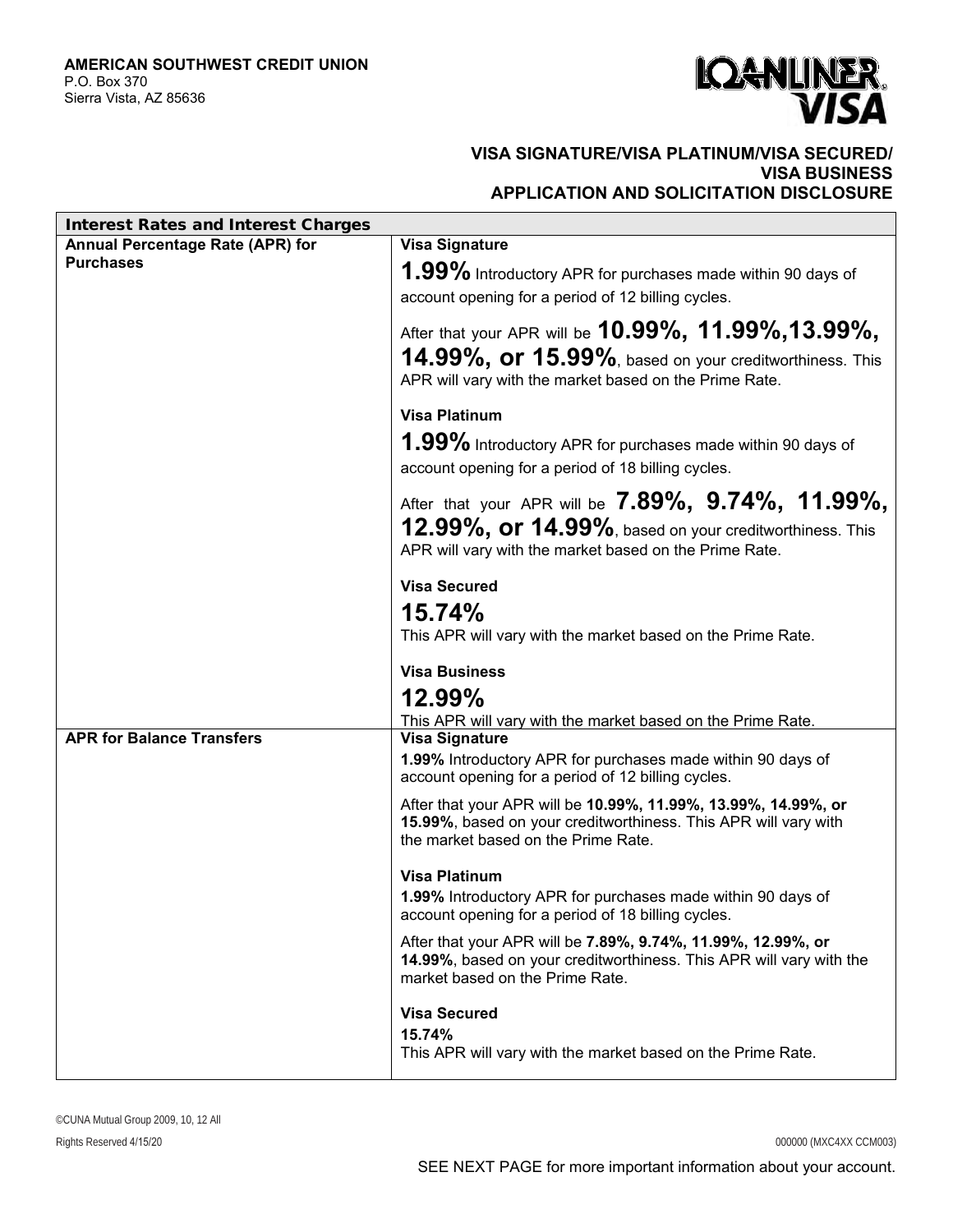|                                                                              | <b>Visa Business</b>                                                                                                                 |
|------------------------------------------------------------------------------|--------------------------------------------------------------------------------------------------------------------------------------|
|                                                                              | 12.99%                                                                                                                               |
| <b>APR for Cash Advances</b>                                                 | This APR will vary with the market based on the Prime Rate.                                                                          |
|                                                                              | <b>Visa Signature</b>                                                                                                                |
|                                                                              | 10.99%, 11.99%, 13.99%, 14.99%, or 15.99% when you open your<br>account, based on your creditworthiness. This APR will vary with the |
|                                                                              | market based on the Prime Rate.                                                                                                      |
|                                                                              |                                                                                                                                      |
|                                                                              | <b>Visa Platinum</b>                                                                                                                 |
|                                                                              | 7.89%, 9.74%, 11.99%, 12.99%, or 14.99% when you open your                                                                           |
|                                                                              | account, based on your creditworthiness. This APR will vary with the                                                                 |
|                                                                              | market based on the Prime Rate.                                                                                                      |
|                                                                              |                                                                                                                                      |
|                                                                              | <b>Visa Secured</b>                                                                                                                  |
|                                                                              | 15.74%                                                                                                                               |
|                                                                              | This APR will vary with the market based on the Prime Rate.                                                                          |
|                                                                              | <b>Visa Business</b>                                                                                                                 |
|                                                                              | 12.99%                                                                                                                               |
|                                                                              | This APR will vary with the market based on the Prime Rate.                                                                          |
| <b>Penalty APR and When it Applies</b>                                       | <b>Visa Signature</b>                                                                                                                |
|                                                                              | 18.00%                                                                                                                               |
|                                                                              | This APR will vary with the market based on the Prime Rate.                                                                          |
|                                                                              |                                                                                                                                      |
|                                                                              | <b>Visa Platinum</b>                                                                                                                 |
|                                                                              | 18.00%                                                                                                                               |
|                                                                              | This APR will vary with the market based on the Prime Rate.                                                                          |
|                                                                              | <b>Visa Secured</b>                                                                                                                  |
|                                                                              | <b>None</b>                                                                                                                          |
|                                                                              |                                                                                                                                      |
|                                                                              | <b>Visa Business</b>                                                                                                                 |
|                                                                              | 18.00%                                                                                                                               |
|                                                                              | This APR will vary with the market based on the Prime Rate.                                                                          |
|                                                                              | This APR may be applied to your account if you:                                                                                      |
|                                                                              | - Make a late payment                                                                                                                |
|                                                                              | How Long Will the Penalty APR Apply? If your APRs are increased                                                                      |
|                                                                              | for this reason, the Penalty APR will apply until you make six                                                                       |
|                                                                              | consecutive minimum payments when due.                                                                                               |
| How to Avoid Paying Interest on                                              | Your due date is at least 25 days after the close of each billing cycle.                                                             |
| <b>Purchases</b>                                                             | We will not charge you any interest on purchases if you pay your                                                                     |
|                                                                              | entire balance by the due date each month.                                                                                           |
| For Credit Card Tips from the Consumer<br><b>Financial Protection Bureau</b> | To learn more about factors to consider when applying for or<br>using a credit card, visit the website of the Consumer Financial     |
|                                                                              | Protection Bureau at http://www.consumerfinance.gov/learnmore.                                                                       |
| Fees                                                                         |                                                                                                                                      |
| <b>Transaction Fees</b>                                                      |                                                                                                                                      |
| - Cash Advance Fee                                                           | \$10.00 or 2.00% of the amount of each cash advance, whichever is                                                                    |
|                                                                              | greater                                                                                                                              |
| - Foreign Transaction Fee                                                    | 1.00% of each transaction in U.S. dollars                                                                                            |
| <b>Penalty Fees</b>                                                          |                                                                                                                                      |
| - Late Payment Fee                                                           | Up to \$39.00                                                                                                                        |
| - Returned Payment Fee                                                       | Up to \$28.00                                                                                                                        |

**How We Will Calculate Your Balance:** We use a method called "average daily balance (including new purchases)."